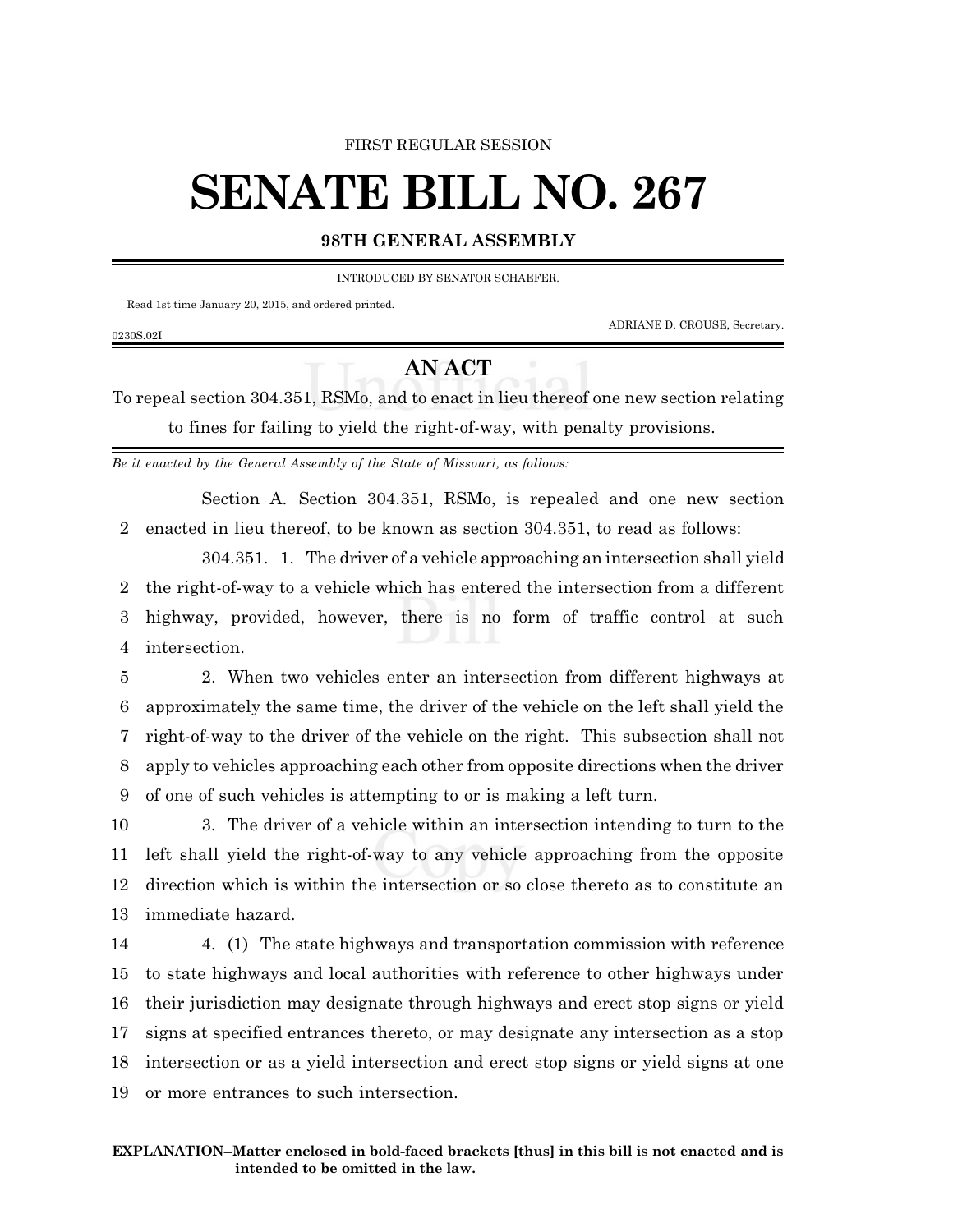(2) Preferential right-of-way at an intersection may be indicated by stop signs or yield signs as authorized in this section:

 (a) Except when directed to proceed by a police officer or traffic-control signal, every driver of a vehicle approaching a stop intersection, indicated by a stop sign, shall stop at a clearly marked stop line, but if none, before entering the crosswalk on the near side of the intersection, or if none, then at the point nearest the intersecting roadway where the driver has a view of approaching traffic in the intersecting roadway before entering the intersection. After having stopped, the driver shall yield the right-of-way to any vehicle which has entered the intersection from another highway or which is approaching so closely on the highway as to constitute an immediate hazard during the time when such driver is moving across or within the intersection.

 (b) The driver of a vehicle approaching a yield sign shall in obedience to the sign slow down to a speed reasonable to the existing conditions and, if required for safety to stop, shall stop at a clearly marked stop line, but if none, then at the point nearest the intersecting roadway where the driver has a view of approaching traffic on the intersecting roadway. After slowing or stopping the driver shall yield the right-of-way to any vehicle in the intersection or approaching on another highway so closely as to constitute an immediate hazard during the time such traffic is moving across or within the intersection.

 5. The driver of a vehicle about to enter or cross a highway from an alley, building or any private road or driveway shall yield the right-of-way to all vehicles approaching on the highway to be entered.

 6. The driver of a vehicle intending to make a left turn into an alley, private road or driveway shall yield the right-of-way to any vehicle approaching from the opposite direction when the making of such left turn would create a traffic hazard.

 7. The state highways and transportation commission or local authorities with respect to roads under their respective jurisdictions, on any section where construction or major maintenance operations are being effected, may fix a speed limit in such areas by posting of appropriate signs, and the operation of a motor vehicle in excess of such speed limit in the area so posted shall be deemed prima facie evidence of careless and imprudent driving and a violation of section 304.010.

 8. Notwithstanding the provisions of section 304.361, violation of this section shall be deemed a class C misdemeanor.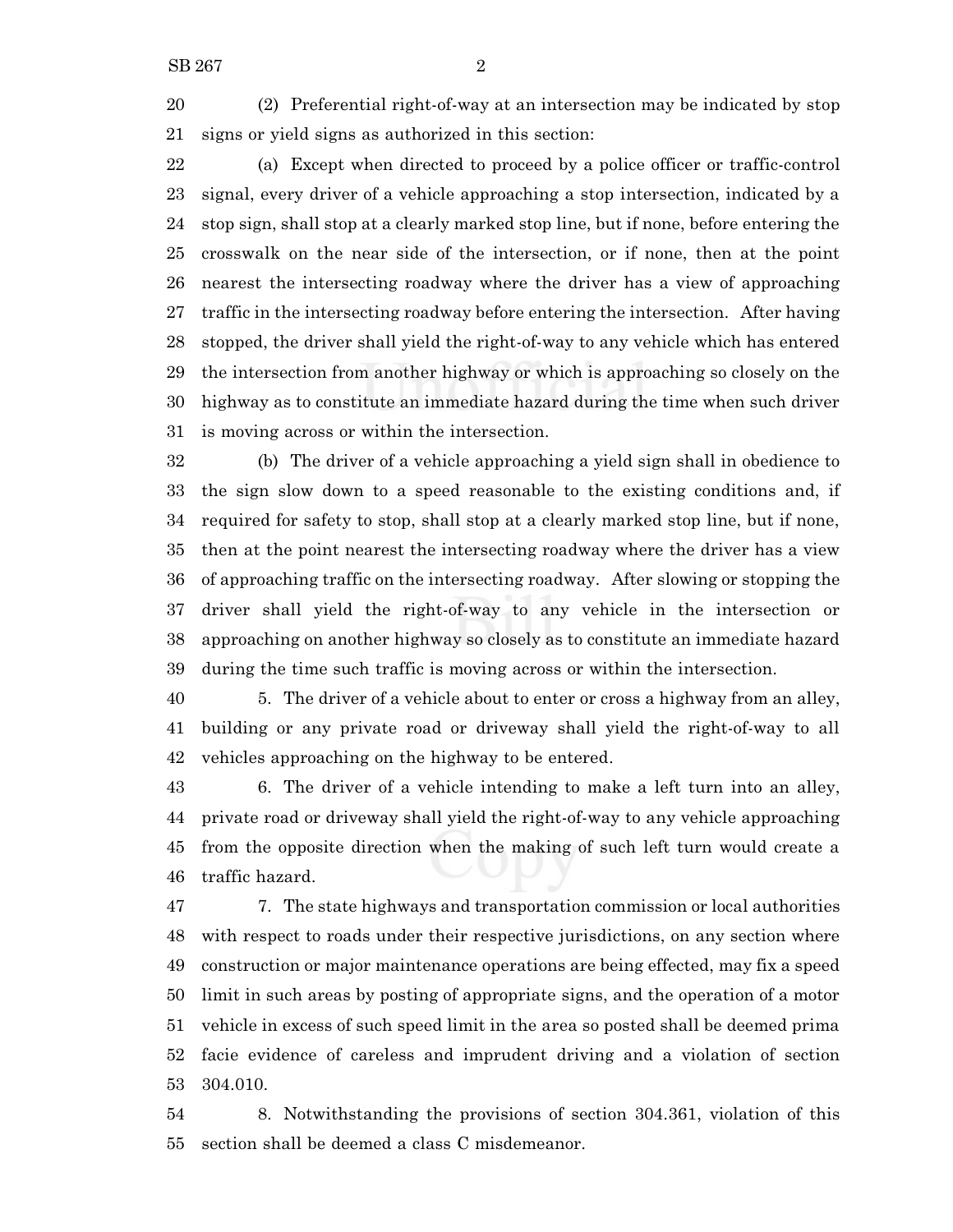9. In addition to the penalty specified in subsection 8 of this section, any person who pleads guilty to or is found guilty of a violation of this section in which the offender is found to have caused physical injury, there shall be assessed a penalty of up to **[**two hundred**] one thousand** dollars**, but no less than five hundred dollars**. The court may issue an order of suspension of such person's driving privilege for a period of thirty days.

 10. In addition to the penalty specified in subsection 8 of this section, any person who pleads guilty to or is found guilty of a violation of this section in which the offender is found to have caused serious physical injury, there shall be assessed a penalty of up to **[**five hundred**] three thousand** dollars**, but no less than one thousand dollars**. The court **[**may**] shall** issue an order of suspension of such person's driving privilege for a period of ninety days.

 11. In addition to the penalty specified in subsection 8 of this section, any person who pleads guilty to or is found guilty of a violation of this section in which the offender is found to have caused a fatality, there shall be assessed a penalty of up to **[**one**] ten** thousand dollars**, but no less than five thousand dollars**. The court **[**may**] shall** issue an order of suspension of such person's driving privilege for a period of **up to one year, but no less than** six months. **Such person shall also be required to participate in and successfully complete a driver-improvement program approved by the director of the department of revenue.**

 12. As used in subsections 9 and 10 of this section, the terms "physical injury" and "serious physical injury" shall have the meanings ascribed to them in section 556.061.

 13. For any court-ordered suspension under subsection 9, 10, or 11 of this section, the director of the department shall impose such suspension as set forth in the court order. The order of suspension shall include the name of the offender, the offender's driver's license number, Social Security number, and the effective date of the suspension. Any appeal of a suspension imposed under subsection 9, 10, or 11 of this section shall be a direct appeal of the court order and subject to review by the presiding judge of the circuit court or another judge within the circuit other than the judge who issued the original order to suspend the driver's license. The director of revenue's entry of the court-ordered suspension on the driving record is not a decision subject to review under section 302.311. Any suspension of the driver's license ordered by the court under this section shall be in addition to any other suspension that may occur as a result of